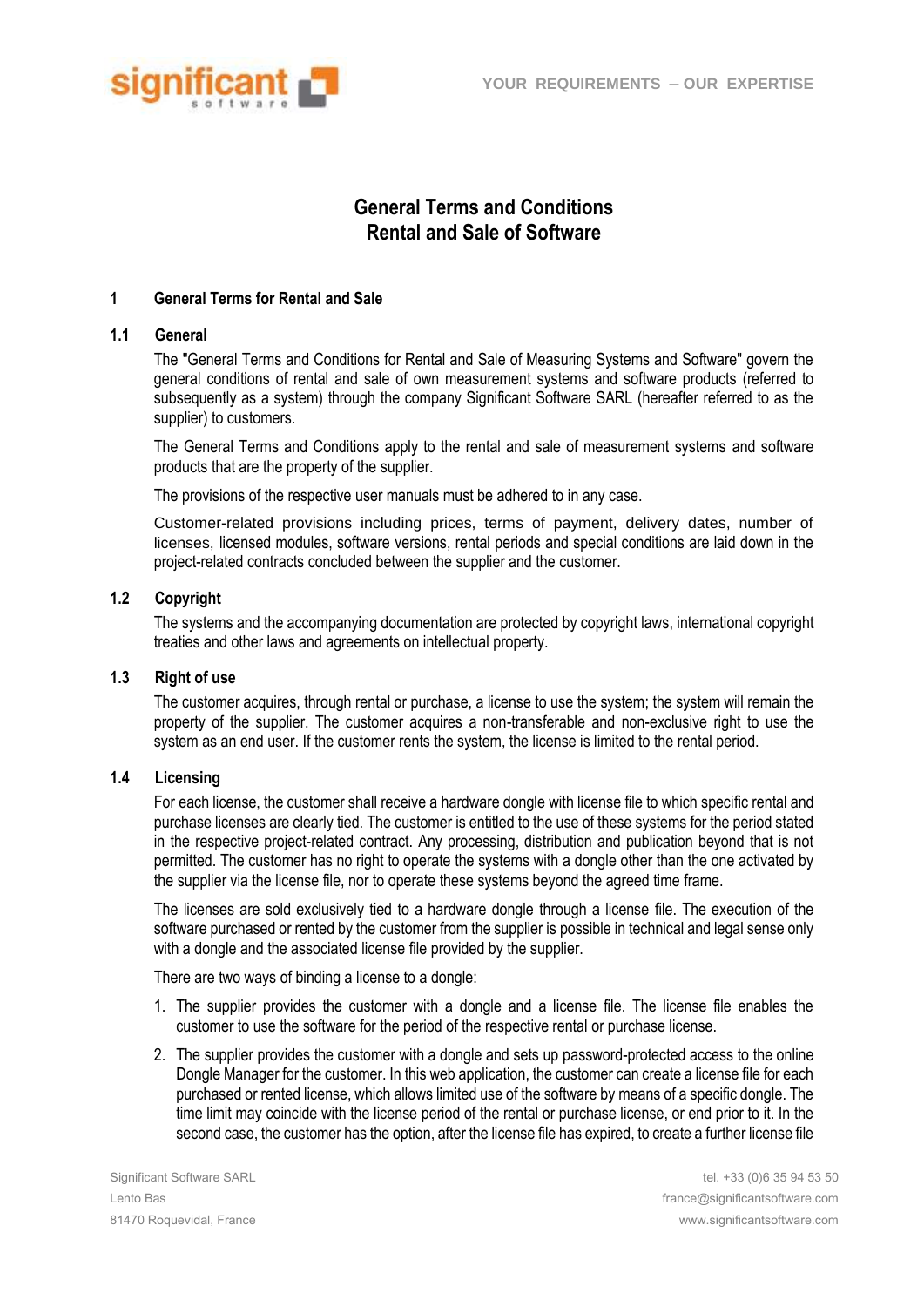

for the license granted, always in compliance with the license period of the rental or purchase license. The customer is not entitled to create multiple license files for a rental or purchase license which would allow the simultaneous use of the software by means of more than one dongle. For a full description of the functionality of the Dongle Manager online application see also http://dongleman.axis3d.eu/ DongleManager\_Benutzerhandbuch.pdf

Dongles that have become unusable due to damage must be returned to the supplier. For returned dongles, the customer shall receive, against compensation of costs, new dongles and the associated new license files for the hardware. However, the customer is not granted the right to continue using the dongles and license files used so far. In case the customer fails to comply with this regulation and operates licenses both on the originally activated dongles as well as on newly registered dongles, the customer shall be liable to pay a contractual penalty not subject to the court's right to reduce the penalty amounting to  $\epsilon$  25,000.00 per violation. In addition, the supplier explicitly reserves the right to claim compensation for damage.

The customer is not entitled to compensation for non-returned dongles and the licenses tied to the respective license files, neither for the dongles nor for the licenses tied to them.

If the dongle binding of systems delivered is by-passed by the customer, for example, by resetting the system time of the hardware or by taking other technical measures to extend a license beyond the agreement contained in the respective offer, or by activating a supplied license on additional dongles, or by using systems without license delivered, the customer shall be liable to pay a contractual penalty not subject to the court's right to reduce the penalty amounting to  $\epsilon$  25,000.00 per violation. In addition, the supplier explicitly reserves the right to claim compensation for damage.

# **1.5 Transfer**

The customer will use the system exclusively for his own service projects. The customer is not entitled to sell, lend, rent, lease, or to make otherwise available to third parties, the systems, the user manual and other accompanying material, in whole or in part, unless other arrangements are made under the relevant project-related contract. If the customer violates these provisions, he shall be liable to pay a contractual penalty not subject to the court's right to reduce the penalty amounting to € 25,000.00 per violation. In addition, the supplier explicitly reserves the right to claim compensation for damage.

The customer is allowed to make a copy of the software for backup purposes only, to the extent necessary for the use of the software. The backup copy is to be identified as a copy of the licensed program and protected against access by third parties.

If due to legal provisions of the applicable law, a transfer of the license may not be ruled out, the customer is entitled to transfer all his rights under the license agreement only if he does not retain any copies and transfers the complete systems (including all components, the dongles, the media and printed materials, all upgrades). The recipient agrees to the terms of the license agreement and the general terms and conditions and enters into the contractual relationships as if they had been concluded by him. In this case, the customer shall communicate the name and full address of the new user within 3 days to the supplier in writing.

# **1.6 Limitations**

The customer is not entitled to reverse engineer the systems, decompile, disassemble or otherwise attempt to access the source code of the software, to modify the software, translate it or to create products derived from the software.

If under the applicable law decompilation may not be ruled out, it is permitted only in the context of the statutory provisions, provided the customer has contacted the supplier in advance in writing requesting the information necessary for interoperability. The supplier reserves the right to impose reasonable conditions and to request payment for the use of the information thus provided.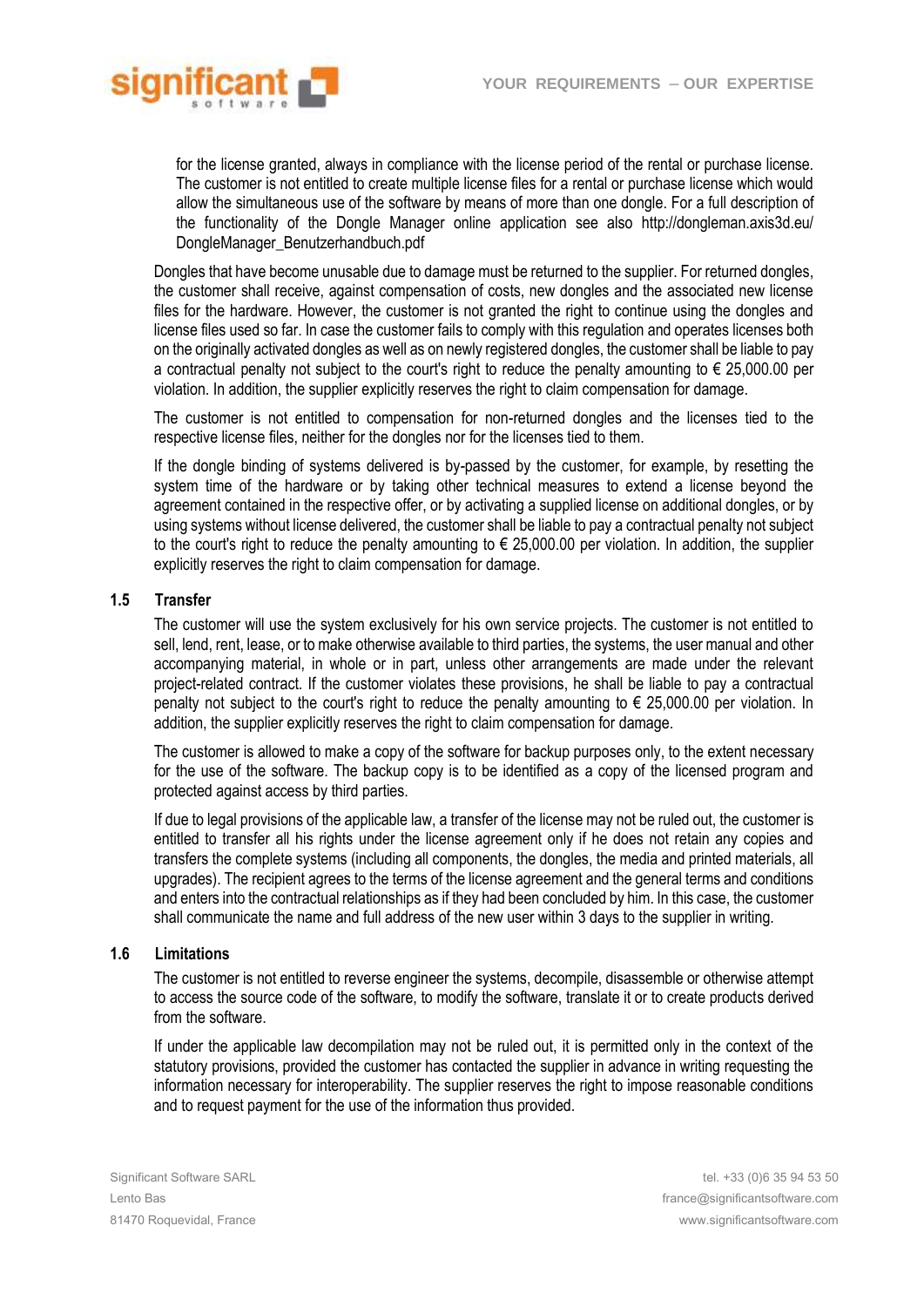

## **1.7 Services**

If the customer makes use of the services offered by the supplier in connection with the systems, each complementing of the systems and any additional software code that are provided as part of the services, is to be regarded as part of the systems and is subject to the applicable provisions and terms.

### **1.8 Definitions**

Error: If the system does not function as designated or specified (e.g. hang-ups, crashes, incorrect results due to calculation errors, etc.), this is considered a programming error (colloquially, "bug"). If the design of a program (algorithm or logic flow) is already flawed in the specification, but the system behaves in conformity with this specification, this is considered a design flaw.

Troubleshooting: Is the improvement of an existing system to restore the system to its designated or specified behaviour. We distinguish between minor and major errors. Minor errors limit the designated use of a system, major errors limit the designated use greatly or make its use impossible.

To resolve errors reported by the customer, these errors must be described by the customer in a reproducible manner.

Maintenance: Is the improvement of existing functions or the correction of design flaws to restore the expected behaviour ("promised" functionality) if the specifications are faulty.

Update: Is the updated version (troubleshooting) of a system which corrects errors in accordance with the above definition.

Upgrade: Is an updated or new version of a system with a wider range of functions which were not included in the originally purchased version. With respect to the contract, this is an improvement, a system upgrade which is, therefore, subject to charge.

Support: Is the support of the end user in the use and handling of a system.

# **1.9 Warranty**

The customer is required to inspect the system immediately after handover of the system to the customer.

The customer shall notify the supplier by registered letter or by fax about any defect immediately upon becoming aware of any such defect, at the latest within 3 days. The burden of proof that the defect already existed when the system was handed over, as well as the timeliness of the complaint, lies with the customer.

#### **1.10 Liability**

The supplier expressly excludes any liability for any direct or indirect damages and consequential damages including damages resulting from loss of data or business interruption and damage arising in connection with the use of the systems for whatever reason, up to the maximum permitted by applicable law.

The provisions of the respective user manuals must be adhered to in any case. In any case, the then remaining and not excludable liability is limited to that amount which the customer has paid the supplier for the systems.

# **1.11 Termination**

Without prejudice to any other rights, the supplier is entitled to terminate the License Agreement for cause immediately, provided that the customer violates material terms and conditions of this contract. In such a case, the customer, irrespective of other claims for damages of the supplier, is obligated to return the systems including any dongles immediately and to destroy all copies of the software and all its components.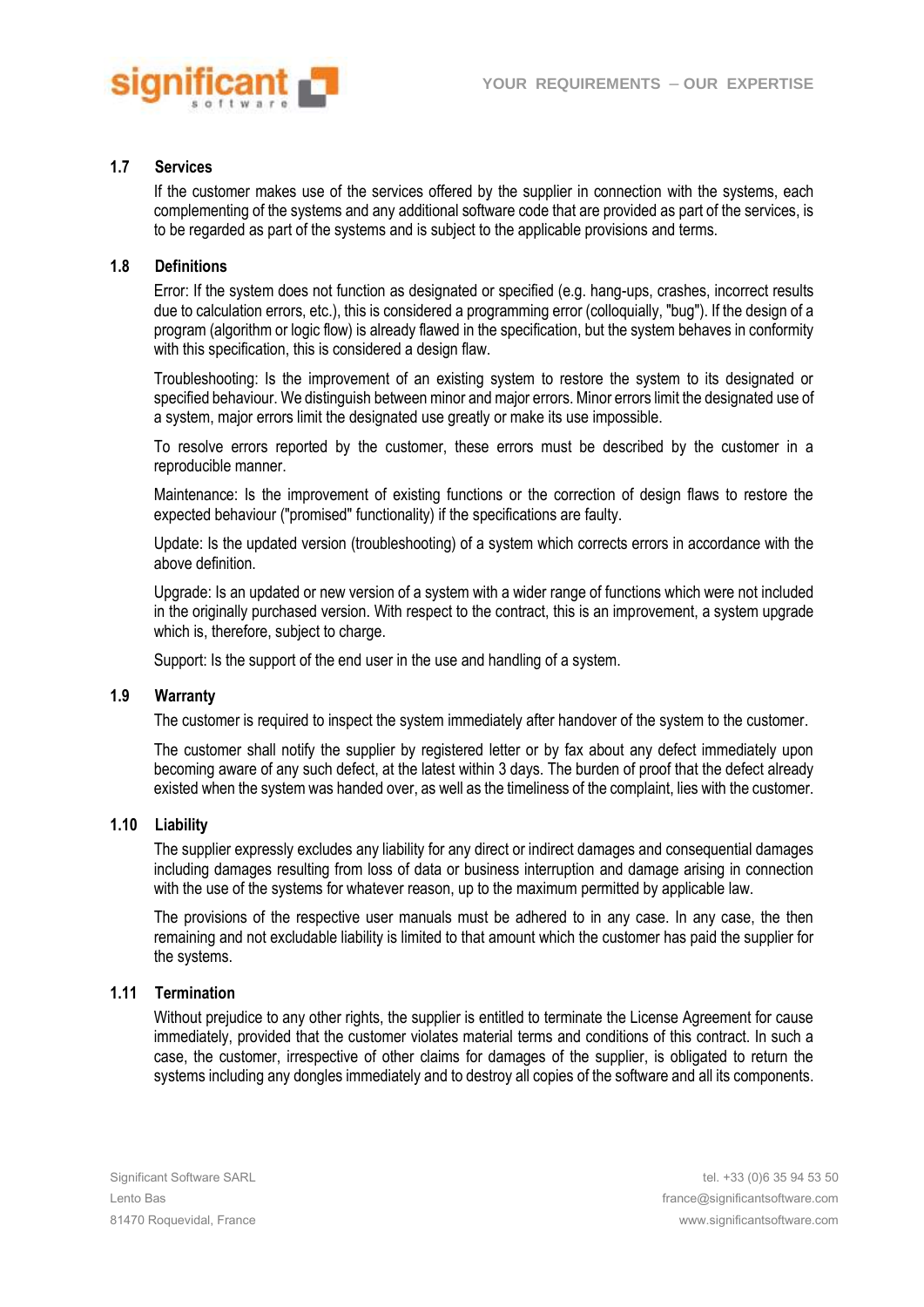

### **1.12 Contract modifications**

Modifications and additions to this contract must be made in writing. This applies also to this provision concerning the written form.

#### **1.13 Invalidity of individual contractual components**

If any provision of this contract be or become invalid, the validity of the remaining provisions of this agreement shall remain unaffected. In this case, invalid provisions shall be replaced by provisions that come closest to the economic purpose of the original provisions.

## **1.14 Validity**

The supplier's General Terms and Conditions for Rental and Purchase of Measuring Systems and Software shall apply exclusively. This Agreement shall be governed by the Law of the French Republic, with the exception of the United Nations Convention on Contracts for the International Sale of Goods (CISG), and the Referral Standard of IPRG.

#### **1.15 Jurisdiction**

The sole court of jurisdiction shall be the court of substantive jurisdiction at the domicile of the supplier.

#### **2 Special provisions for rental**

# **2.1 Rental period**

The rental begins on the date of takeover of the rental equipment by the lessee. For software-based systems, the rental starts with the delivery of the license file by the supplier to the customer or, when using the online Dongle Manager, with the date of download of the license file by the customer. If the supplier fails to deliver in time, for reasons of his own making, the lessee is entitled to withdraw from the contract, after having set a period of grace of 14 days. Any claims for damages of the customer shall be expressly excluded.

The rental period ends with the takeover of the rental equipment by the supplier at the return destination. For software-based systems, the rental ends with the date the system license expires as stated in the license file.

If the lessee intends to extend the rental length, he or she has to reach an agreement with the supplier in time.

#### **2.2 Notice of termination**

The arrangements for termination of the contract are covered in the rental contract. If no period of notice is explicitly stated therein for the lessee, the period of notice for the lessee shall be 1 month to the first of each month. Notice of termination shall be made in writing and sent by registered mail or fax.

For purely software-based systems, the rental always ends with the date the system license expires as stated in the license file, in which case early termination is not possible.

#### **2.3 Rent and payment**

The rent is specified in the rental contract. Unless otherwise agreed, the rent shall be paid within 30 days of the invoice date, at the latest by the 5th of the following month clear of any charges and deduction.

The obligation to pay rent ends only after timely notification of availability with the return of the rental equipment to the supplier.

Unless agreed otherwise in the rental contract regarding the extension of the rental period, a separate agreement must be concluded prior to the intended additional use of the rental equipment.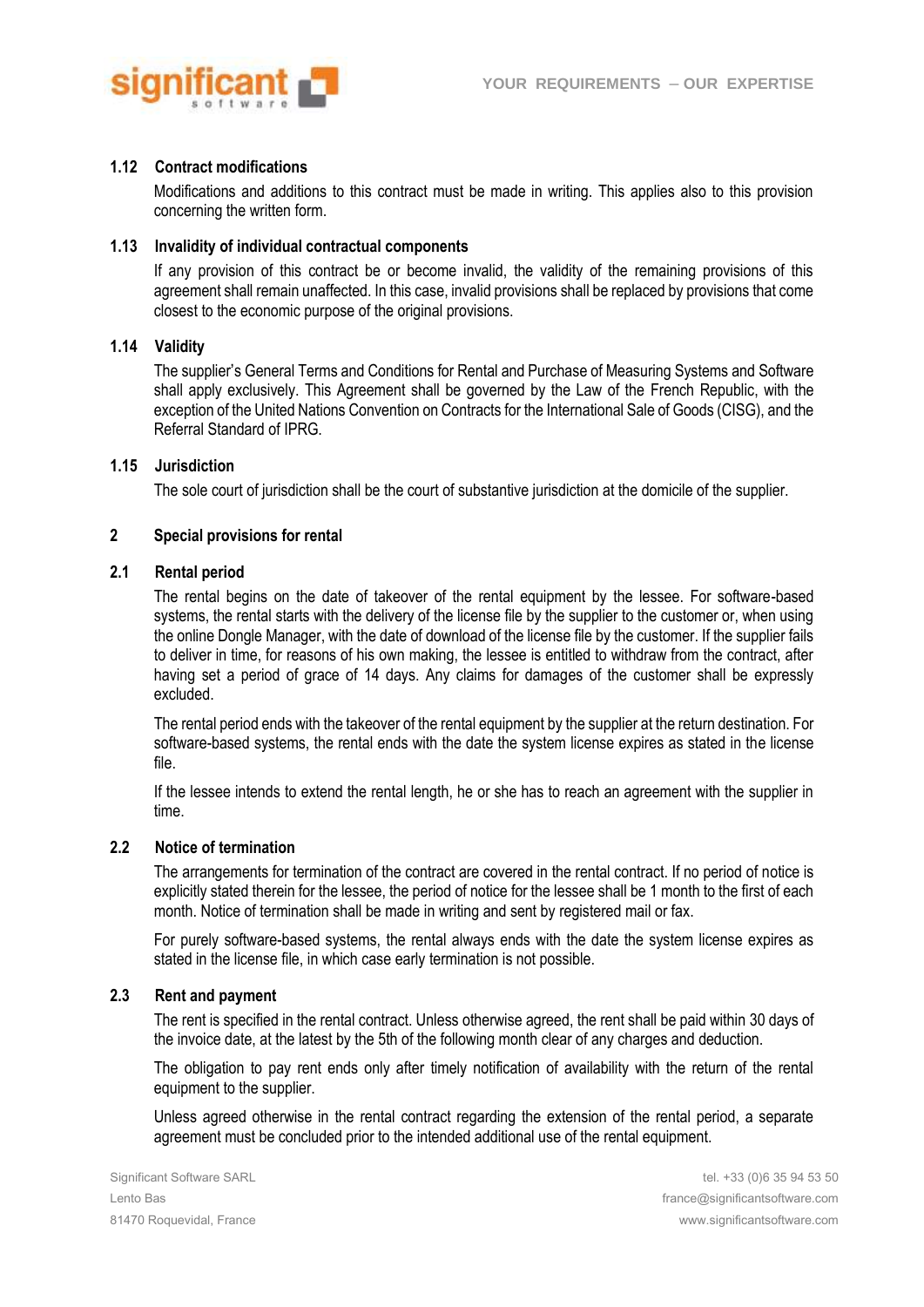

### **2.4 Other services**

Separate agreements shall be concluded for any other services, such as the provision of operating personnel, accommodation, etc.

# **2.5 Downtime**

Downtime is the time the system cannot be used at the site, for which it has been rented, due to circumstances neither the lessee nor his client may be held responsible for (e.g. floods, strikes, riots, war, official orders, holidays or the like). How to settle downtimes is governed by the respective rental contract. If no express provisions for the settlement of downtimes are made in the rental contract, downtimes shall not be taken into account in the settlement. Downtimes shall be reported immediately by the lessee in writing by registered letter or by fax, failing which a consideration is due.

# **3 Special purchase provisions**

# **3.1 Purchase price and payment**

The purchase price shall be determined as part of the purchase contract. Unless otherwise agreed, the purchase price shall be paid within 30 days after invoicing, at the latest by the 5th of the following month clear of any charges and deduction. Until full payment the goods remain the property of the supplier.

### **3.2 Other services**

Separate agreements shall be concluded for any other services, such as the provision of operating personnel, accommodation, etc.

### **3.3 Takeover of the purchased item at delivery; notice of defects**

The supplier shall deliver the object purchased, or have it ready for pick-up, in an operational state.

On delivery, a takeover record including status report shall be prepared prior to takeover of the purchased item and signed by both parties. Any apparent defects shall be recorded in the status report. Defects the buyer is not responsible for shall be remedied by the supplier or the supplier provides the buyer with a replacement system. Any claims for compensation of the customer are expressly excluded. Defects the buyer is responsible for shall be remedied by the supplier at the expense of the buyer.

A notice of defects is no longer possible after expiry of a period of 3 days from the date of takeover.

When taking over existing hidden defects, such defects have to be reported immediately after detection, at the latest within 3 days, by registered letter or fax.

## **3.4 Transport damage**

The scheme for the reimbursement of damage incurred during transport is defined in the purchase contract. If the purchase contract does not contain any express provisions on the reimbursement of costs for damage during transport, the costs of transport damage shall be borne entirely by the buyer.

### **3.5 Buyer's obligations**

The buyer agrees to use the purchased item only in his own sphere of activity. A transfer to third parties, for whatever reason, is not permitted without written consent of the supplier.

The buyer is not entitled, without the prior written consent of the supplier, to make changes to the purchased item, particularly additions and installations, nor to remove labels that were attached by the supplier.

The buyer expressly undertakes to comply with the license conditions of the software programs handed over together with the object of purchase and to install and use the system only within the contractually agreed scope of the license.